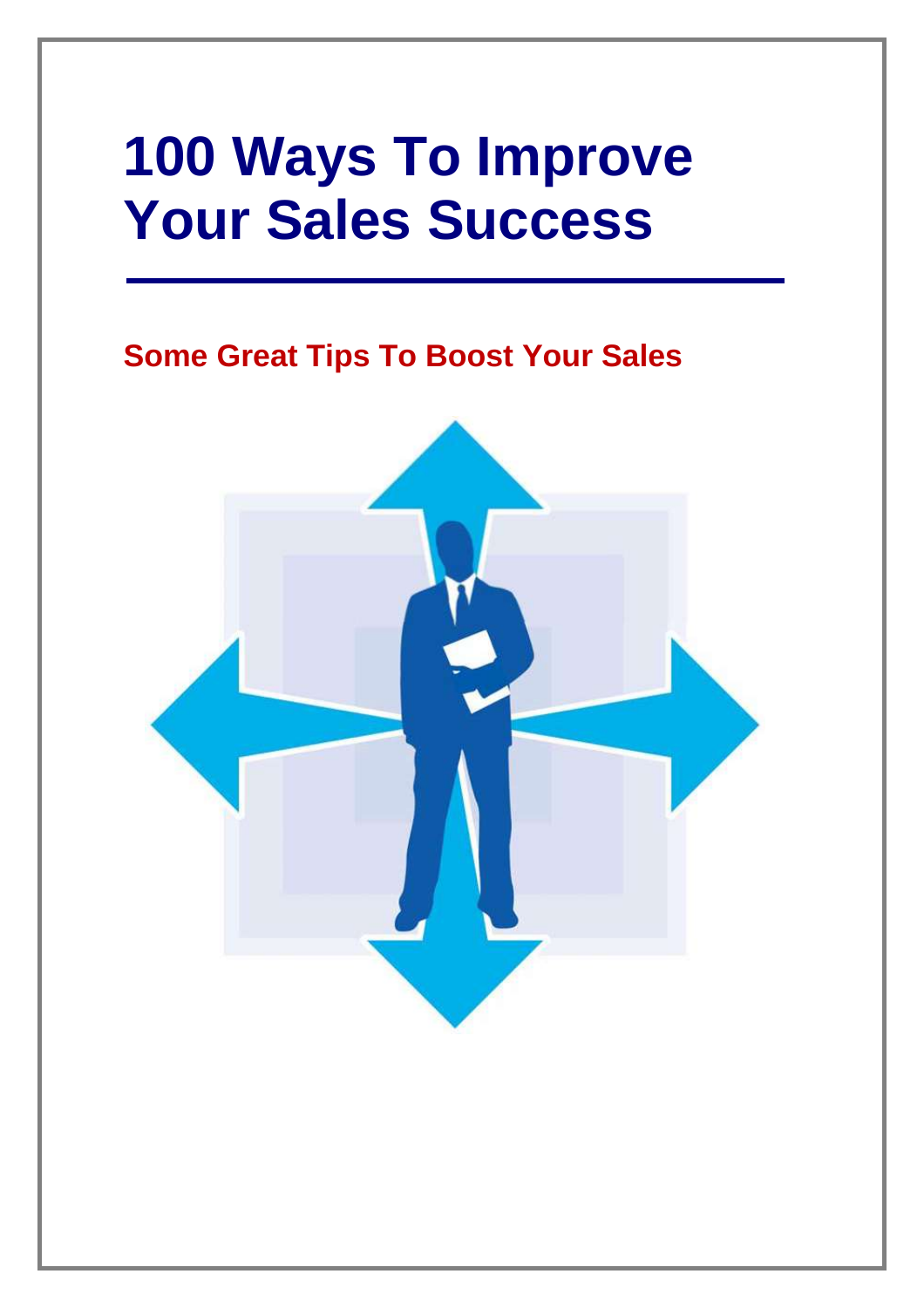

# **100 Ways To Improve Your Sales Success**

### **By Sean Mcpheat, Managing Director Of The Sales Training Consultancy**

What makes a successful salesperson? I am often asked the question and it seems to me it comes down to several things:

- Attitude
- **Skills**
- **Knowledge**
- Hard work

The best salespeople expect to succeed. They always see the glass as being half full, not half empty. They have excellent communication skills and really care about their clients. They see selling as a problem solving process where their role is to help their customers and build solid, long term relationships.

They know about their products and their market. Also, they work hard, especially when times are tough.

I was challenged to come up with the 100 ways to improve sales results and here they are. You will notice they are all simple, practical and sensible. Sales is not Rocket Science. The basic principles are what matter and like the top sports people, the high performers in sales are successful because they understand and put into practice, the basic skills.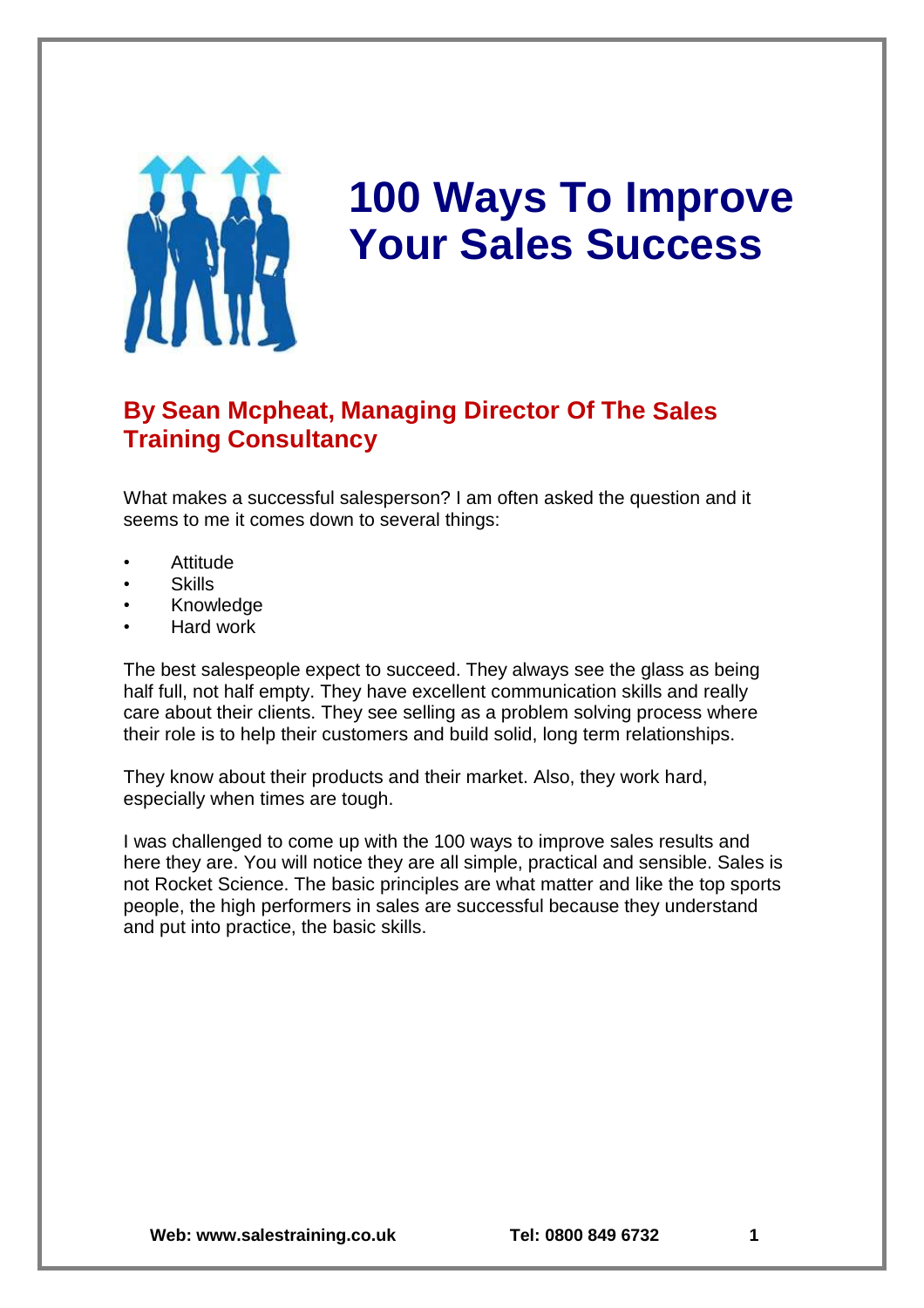#### **100 ways to improve your sales success**

1. Begin with your attitude. The best salespeople think positively. Beware of negative thoughts. Thoughts like, "I could never do that" and "What if I fail?" can seriously impact the way you behave

2. When top salespeople catch themselves thinking a pessimistic thought about their situation they evaluate the evidence. What are the facts--not the fears--but the facts?

3. The best salespeople are aware of the importance of the image they present to clients. Invest in the way you look. You don't want to be perceived as just another rep!

4. Read a serious newspaper at least once a week. Be aware of current affairs so you can have a sensible conversation on any topic. This was one of the best bits of advice I was given as a young salesperson

5. Use the internet. Find out about your clients future plans. Keep up with technology. It's the way the world is going

6. Don't use high pressure selling techniques on your customers. They don't work. Treat your customers as you would want to be treated

7. Develop a style of selling that is relaxed and friendly, while still being professional

8. Never sell anything to a customer that they don't need, or can't afford

9. Set yourself goals. The most successful salespeople have clear goals and can tell you what they are

10. Set SMART goals. Specific, measurable, achievable, realistic and timebound

11. Read books on selling. Invest in your own long term development

12. Put together a sales plan.

13. Discuss your sales plan with your manager. Use your manager as a resource

14. Find out the long term aims and goals of your company. Where do you see yourself going in the next 3, 5 10 years. Set yourself a career plan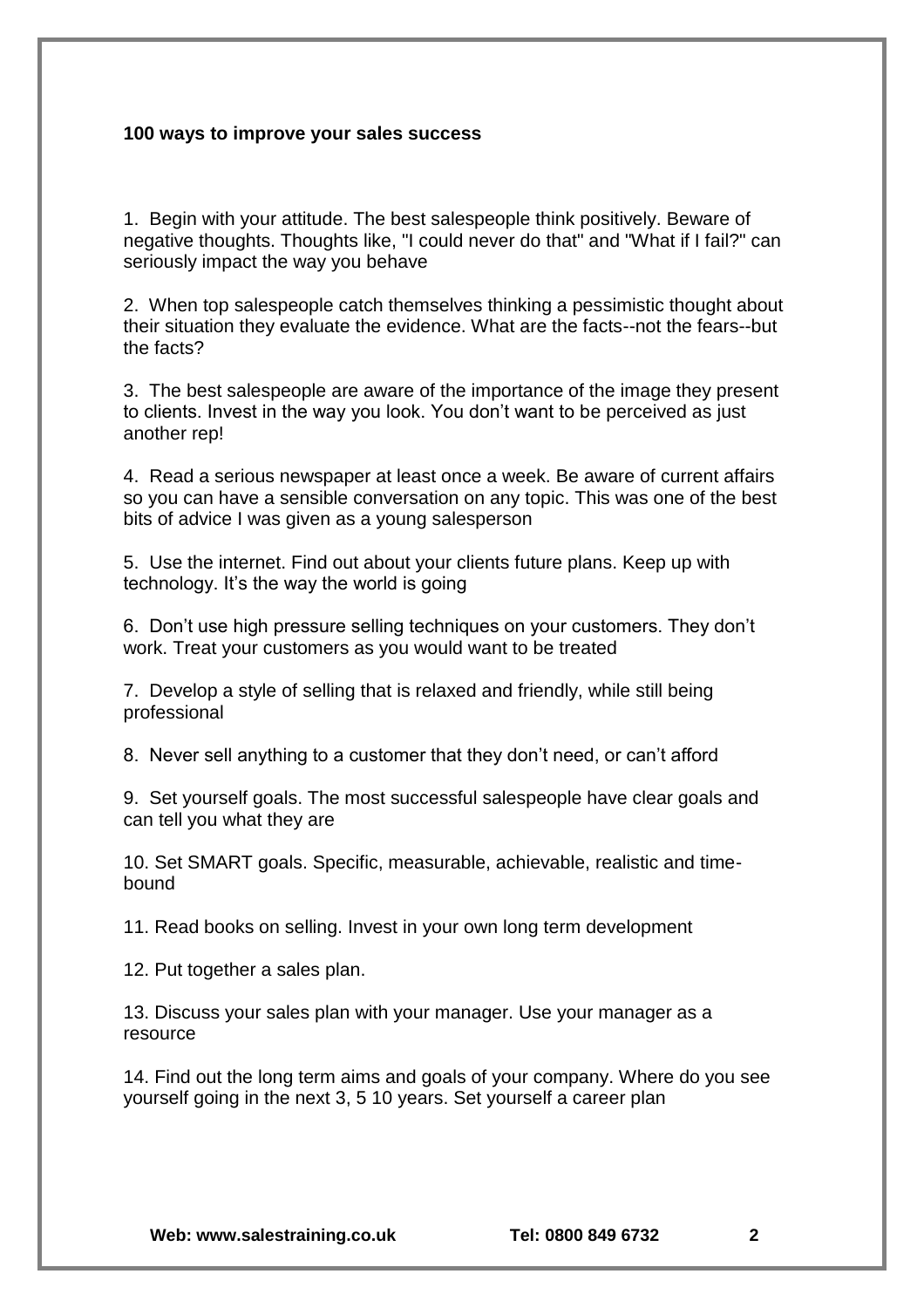15. Find a mentor. This is someone who is already successful, either in your organisation, or elsewhere. This is someone you can talk to and who can give you the benefit of their experience

16. Solve problems in your own organisation. Most people just sit back and complain. Come up with solutions. You never know, they may promote you!!

17. Get the right balance between work and the rest of your life. Take care of your health and fitness

18. Learn new skills that may not directly contribute to your job. Learn a language, or attend a night class. The brain is a muscle that needs to be kept active

19. Network. There are lots of organisations that business people join to do well and to meet similar people from different industries. Do a Google search for UK business networking sites, or speak with your local Chamber of Commerce, or Round Table

20. Think. Set aside some thinking time to review progress and the direction you are going in. Most people say they are too busy, but it is a useful exercise

21. Find someone who is already successful and mirror what they do

22. Plan to hit your target. Break your overall target down so that is becomes more achievable. If you have a target of £250,000 a year this makes no sense. If, by breaking it down you estimate you need to make 10 sales visits a week, this becomes more achievable

23. Manage your pipeline. We only convert a percentage of potential customers into actual customers. Plan prospecting activity into your schedule. Keep topping up the pipeline

24. Analyse your customer profile. Who buys from me? Where are they based? What is the best way to identify and contact potential customers?

25. What is happening in your market? Set yourself short, medium and long term goals that reflect the way the market is changing

26. Prospecting. Put together your hit list of prospective customers; targeted at people most likely to buy your products or services. Keep the list

manageable. If you are going to contact 50 people a week every 4 weeks, you need 200 prospects. Quality is better than quantity

27. Keep targeting them. Most people don't buy first time, especially if you are selling the idea of an appointment to meet you.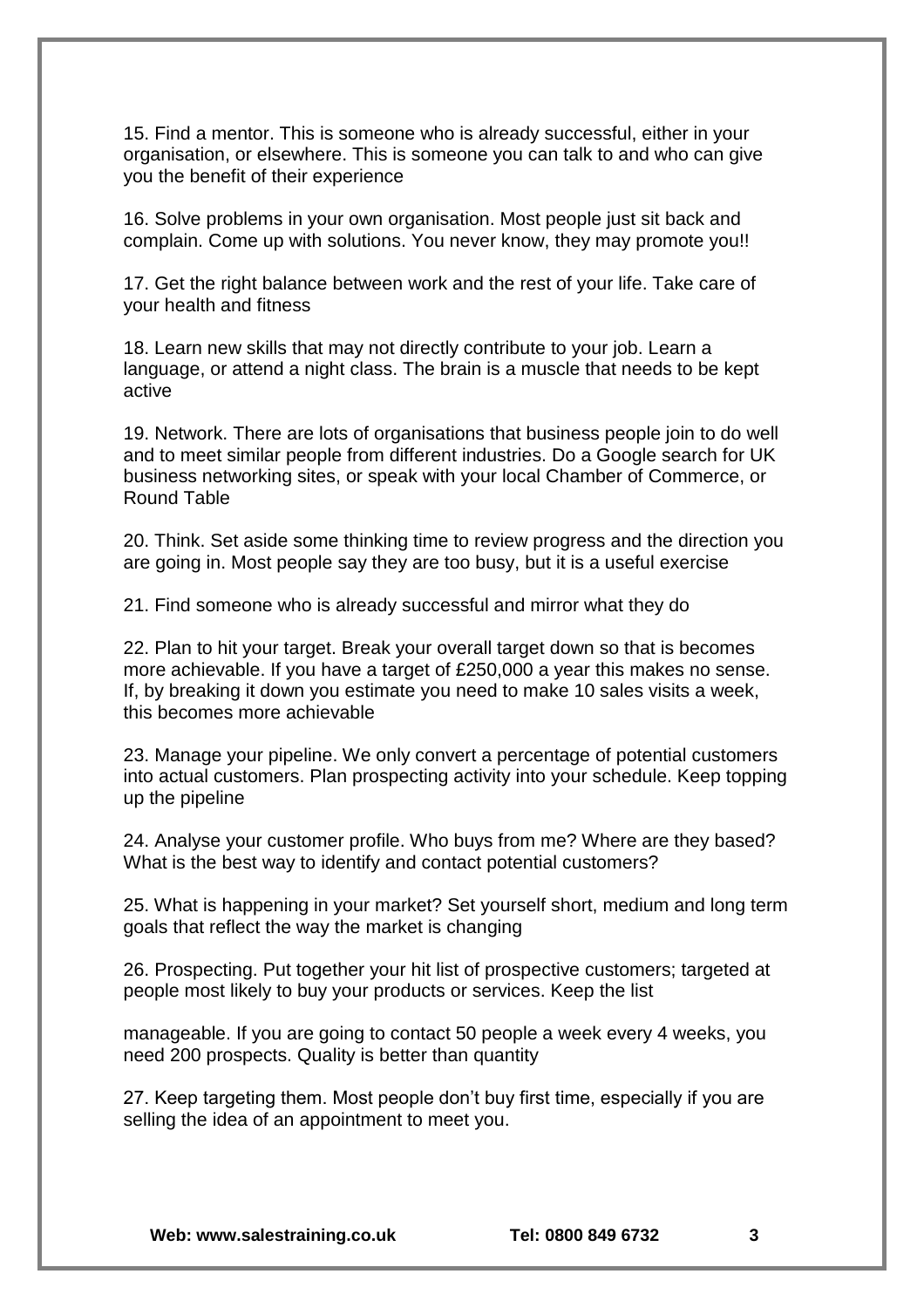28. Set aside time for prospecting. It works best if it is, say, every Monday morning, or whatever day you prefer. The key is making it every week without fail. This is what the top salespeople do

29. If you are phoning your prospects write yourself a script and practise it with colleagues. When preparing a script always follow a statement with a question. This keeps you in control. "We specialise in sales and management training. Is this something you have purchased in the past?"

30. Disqualify poor quality prospects. This keeps your prospect list fresh and full of the kind of people that you really should be doing business with

31. Understand that prospecting is a numbers game. Set yourself targets for the number of people you contact each week and stick to it

32. E-mail is a great way of prospecting. It takes less time and can be very effective. Send information, or free stuff which will add value even if they don't buy. When they are ready to buy you will be at the top of their list

33. Keep accurate records of your prospecting. This is what the top salespeople do

34. When you write your sales plan begin by defining your objectives. What do you want to achieve over a defined period. Write your objectives down and make sure they are SMART

35. Remember the Pareto Principle. 80% of our business comes from 20% of our customer base. Focus first on existing business. How to keep it and grow it. Most lost business happens as a result of neglect. Build into your plan a strategy for your existing customers

36. Key ratios are another issue. This is about using historical data to plan forward. Measure everything. If your target is to book 5 appointments and you know that, historically, you have had to make an average of 6 telephone calls to get an appointment in the past, you need to prepare 30 prospects. The ratios don't always work every time, but do work over time

37. Top salespeople measure everything. If it can't be measured it can't be managed.

38. Lead times. Understand that sales activity today will generally lead to results in weeks or even months ahead. Even when you are doing well you need to be planning for future results. If you want more information on lead times send me an e-mail and I will send you a more detailed analysis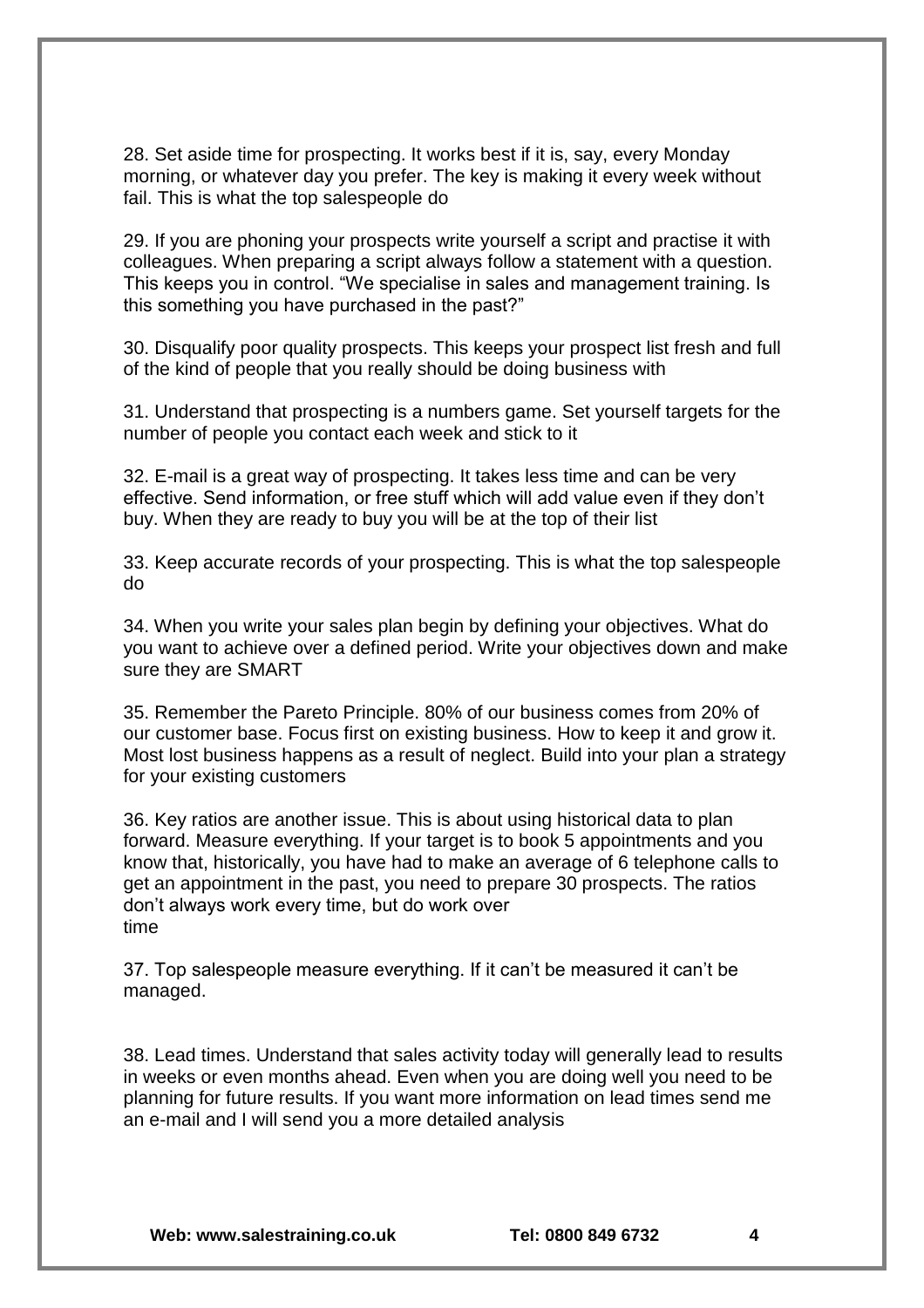39. Keep reviewing your market. What is changing? What will the market look like in 3 years time? What can you are doing now to stay ahead of the game?

40. What resources are available to you to help you sell more? This could be anything from a lap top computer, to an opportunity to receive some training, or a sales manager who has lots of experience that you can tap into. Seek out opportunities to help you sell more

41. If you are booking appointments by phone, begin by putting together a good telephone script.

42. If you are cold calling, why not try a 3 stage process that professional telemarketing companies use. Phone call-mailshot-phone call. This approach pre warns the potential customer they are about to receive information and checks out that they are the right contact. Information is then sent out with a follow up phone call to book the appointment

43. When you call someone for the first time think about how you are going to introduce yourself. I like to give my first name then my full name. "Hello this is Sean. Sean McPheat from the Sales Training Consultancy. How can I help you?"

44. Speak slower. We say our names 3 times faster than other bits of information. If you sound relaxed it will relax your customer

45. Sell the appointment. Don't say that you are in the area next week and would like to pop in for half an hour. These people are busy. What have you got to talk about? Is it worth 30 minutes of their valuable time? What's in it for them?

46. People will naturally try to say no, unless you have struck lucky and rung at exactly the right time. Give them time to explore the issues you want to discuss. Minimise the risk of agreeing to an appointment, but sell the benefits to them. "I feel confident that if you are able to give me 20 minutes of your time you will be much better informed about the changes in legislation that will be taking place over the next 6 months"

47. Deal with objections in a positive may. Most people will say no. That's a fact. Look for the longer term. Send information. Agree a call back. Don't beat them up in order to gain a short term advantage. If they want to think, that's okay. Just make sure you agree the next steps once they have done their thinking

48. Practise dealing with the most common objections with your colleagues. There are relatively few objections. Two things to remember. Don't interrupt and don't attack your customer's belief system.

49. For more information on dealing with objections go to our website and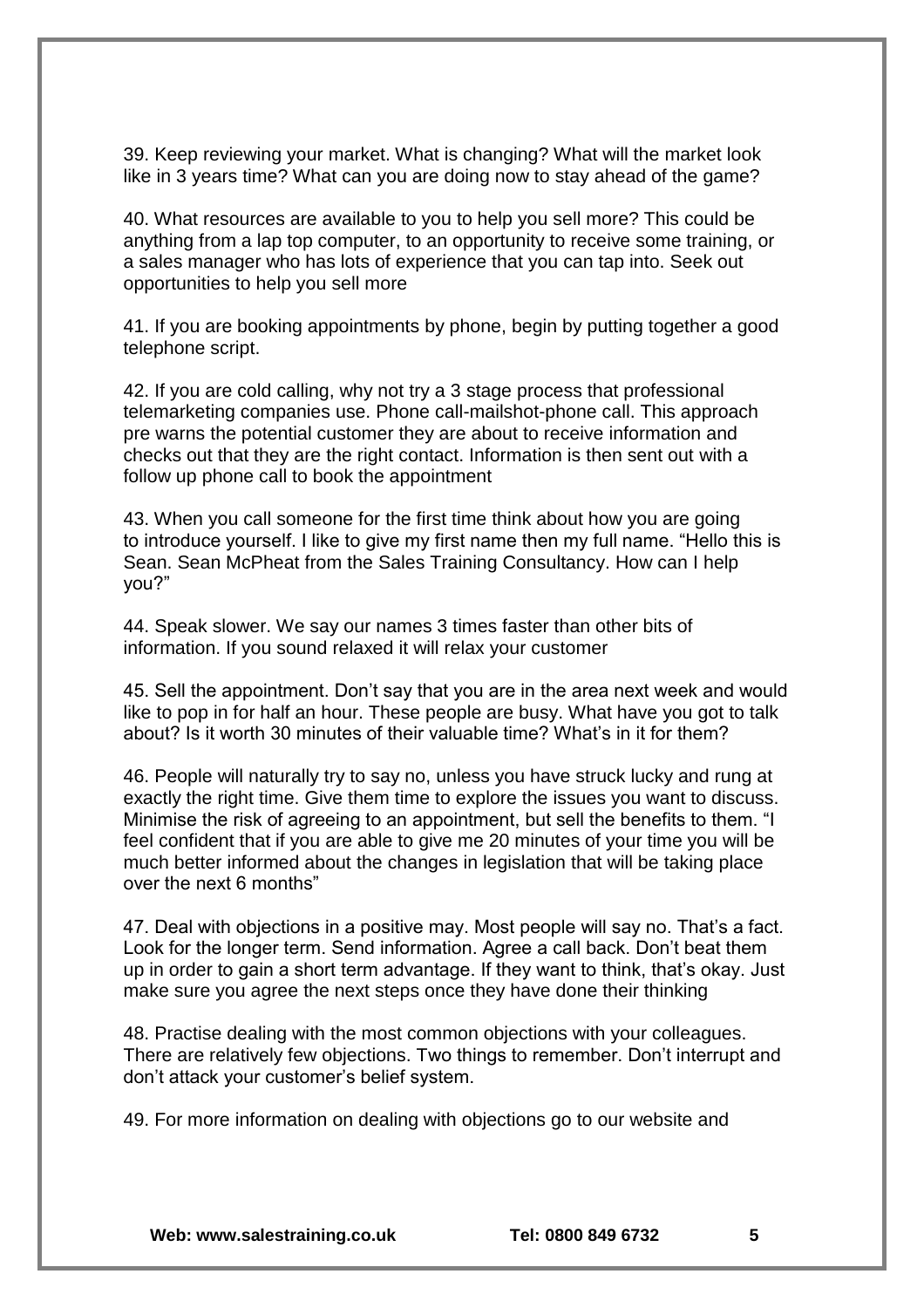download free materials. There is an article on objection handling

50. If you are sending out information don't leave it too long before following it up. First class post takes no more than 2 to 3 days. A fax or e-mail arrives very quickly. Follow up once you feel they have had a chance to read the information. Don't leave it 3 weeks!

51. When asking for the appointment, ask for a specific time and day. This way you are in control of your diary. Go for an early appointment. This frees up time in your diary for later in the day

52. Confirm the appointment by e-mail. Remind them about the reason for the appointment and send an agenda for the meeting if appropriate

53. Once you have confirmed the appointment begin your planning and preparation for the meeting. Things you need to consider are your objectives, your agenda, the questions you need to ask, visual aids and finally your attitude.

54. Set objectives for the meeting that is ambitious, but realistic. Have more than one objective. "If I don't make a sale, what else could I achieve from the meeting?"

55. Prepare your questions in advance. Areas you need to cover, especially at a first meeting are: contact (the person I am meeting with), organisation (their business), decision making processes (how they make decisions, who gets involved and their timescales), current suppliers (who they buy from at the moment), competition (who else are they talking to?), problems (what issues are they facing at the moment?), needs (what are they looking for from us?) finance (what financial issues are appropriate?)

56. Building rapport. It is necessary to have some social time before we get down to business. The amount of time we spend here should be led by the customer. Different cultures have different ideas about this subject. For my views, why not send me an e-mail and we can discuss

57. Agenda. Once you have settled down reaffirm the purpose of the meeting. Here is an example: "Thank you for seeing me today Mr. Smith. As you know my name is John Smith from Toyota. I'm sure you are aware that at Toyota we have a wide range of cars in our portfolio with lots of different options. In order to see whether any of these might be of interest to you, I need to begin by asking you a few questions. Would that be okay? "

58. The agenda statement is designed to achieve 2 objectives. To get control of the meeting and to earn the right to ask questions

59. It gives the customer the chance to contribute to the meeting. The first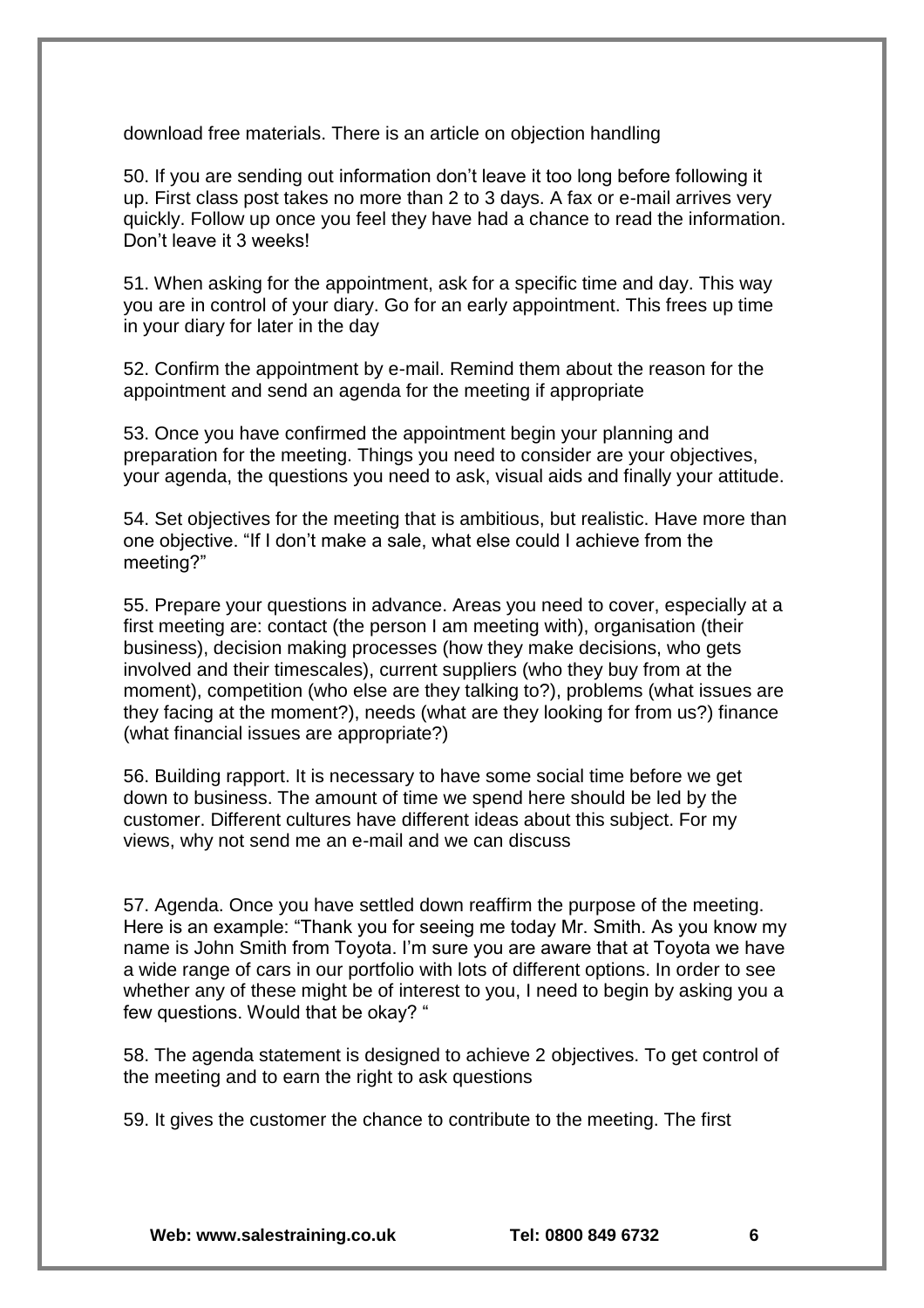question we recommend is this: "Is there anything specific that you would like to talk about at this meeting?"

60. Relax. At this stage the customer is trying to work out if there is something in this for them. Try to avoid presenting too quickly. Ask questions. Get them talking about themselves and their business. People like to talk about themselves. Encourage this

61. Ask open questions early on in the meeting. Examples of open questions: How did you first hear about us? What made you decide to invest in a Personal Pension? Tell me, what is the best time for us to call and see you? Who else would benefit from being at our meeting?

62. Closed questions give us specific information. Examples of closed questions: Did you remember receiving our literature? How old are you? Do you still live at 25 London Road?

63. Follow up questions explore areas in more depth. Examples of follow up questions: So, you changed suppliers last year. Why was that? You say you weren't happy with the service. What happened? You mentioned efficiency. How important is that to you? Why?

64. Plan and prepare your questions in advance. Work out which questions have the biggest payoff for you particular business

65. Make your questions more effective by using prefacing techniques. Examples are: May I ask you.....? Could you tell me.....? I would be interested to know.....? Can we establish when.....? These phrases can make your questions more acceptable

66. Label sensitive questions by introducing them. This eliminates surprise and sounds more professional. Here is an example: "When people review their IT solutions it often involves different departments. This being the case, would this be your decision, or would you be consulting

with other departments in the organisation?"

67. Linking questions. Another way to get acceptance for questions is to refer back to a previous statement made by the customer. Here are some examples: You mentioned before that you work at ABC Limited. Do they use these products as part of their manufacturing process? You said that your company is expanding. How are you going to manage the extra volume of information being processed by your accounts department?

68. When you ask questions you will get answers. We often hear buying signals. One example could be a customer saying something like: "I have had a few problems with deliveries from my current supplier" Most salespeople respond by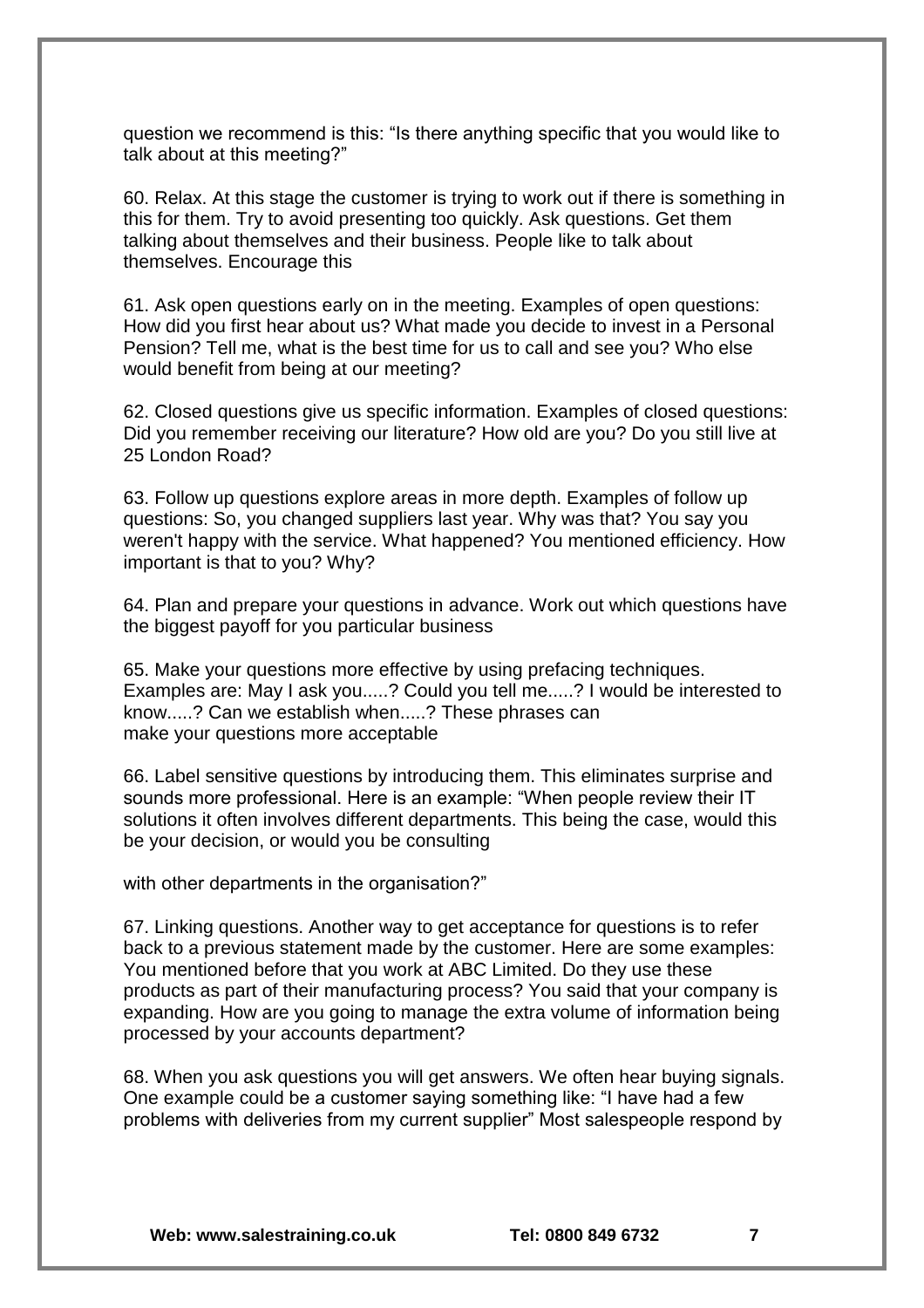presenting information. Resist the temptation and ask more questions

69. Listening is an important skill in selling. Practise your listening skills. Use a range of verbal and non-verbal techniques. Show you are interested, but try not to interrupt

70. Verbal listening skills. Asking questions, summarising and responding by making appropriate noises.

71. Non-verbal listening skills. These are the signals that show we are listening. These include eye contact, smiling, nodding, making notes, looking relaxed and making notes

72. The main learning point here is don't interrupt!

73. When we ask questions we are looking to identify certain things; Facts, opinions, needs, problems, and feelings. Sales are an emotional process. The sequence of our questions is the key to sales success and building rapport. There is some free information on asking questions and listening on our website www.salestraining.co.uk

74. When people buy things they have buying criteria. Usually there are 2 or 3 reasons for buying which are really important. Think about major purchases you have made in your life. What were the really important issues that influenced your decision to buy? These are your buying criteria

75. People have logical and emotional buying needs. Logical needs include issues surrounding finance, image and performance

76. Finance needs include value for money, return on investment and profitability

77. Image needs relate to how things look, the value of branding and the benefits from buying a recognised brand

78. Performance issues relate to productivity, efficiency and measurable standards of performance

79. Emotional needs relate to how people buy on a personal level. This means that some people buy quickly, some slowly, some like to consult with others, some like to compare alternatives and some like to make buying decisions after having done a lot of research

80. Emotional needs include power, achievement, order, safety, affiliation and recognition.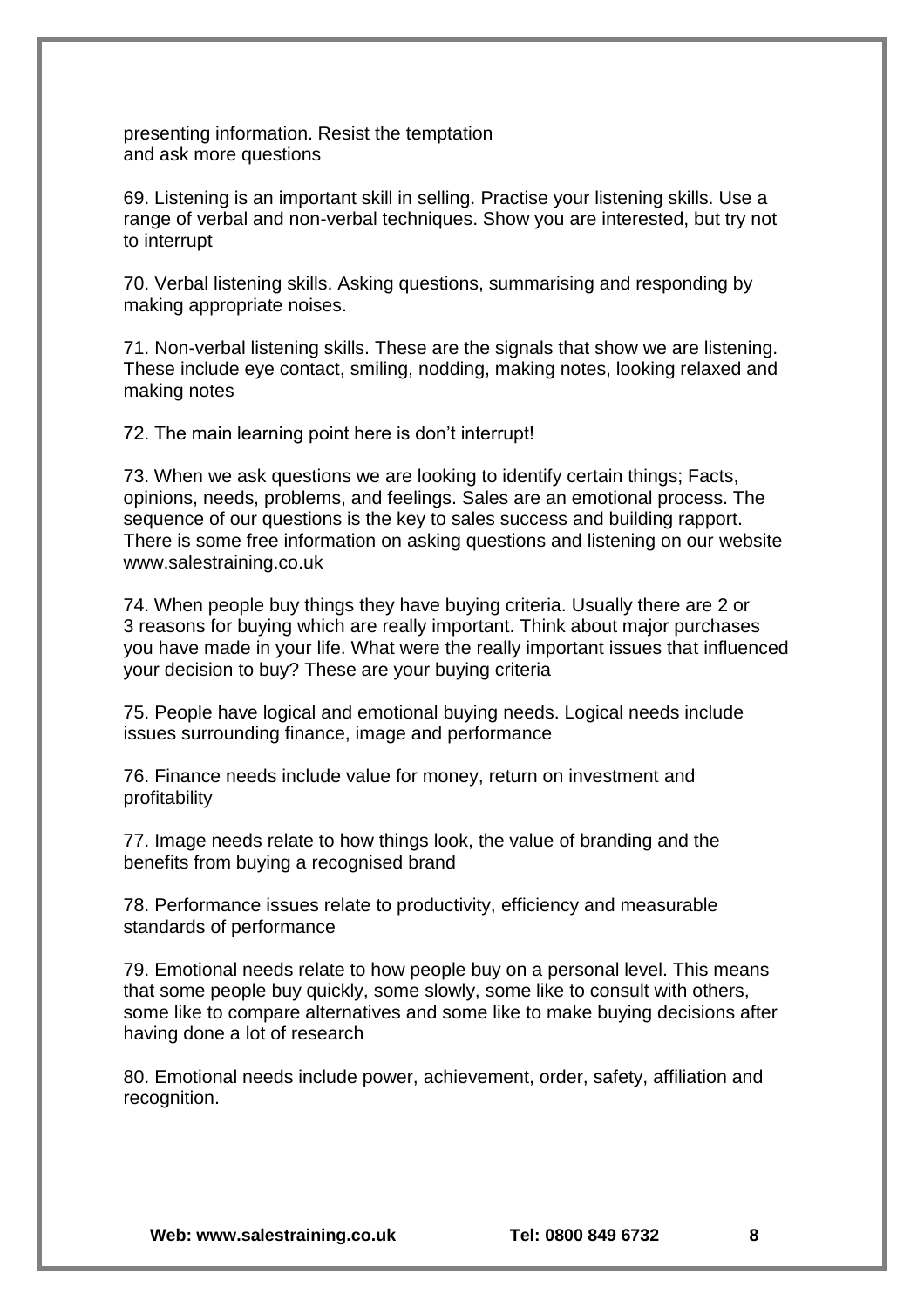81. Emotional needs influence the speed of decision making and the amount of information people need before making a buying decision

82. When presenting information we need to focus on the issues which are really important to our client. People don't buy lots of features. They have a preferred set of features that are important to them.

83. Common features we hear are things like: "We are the market leader", "We give a great service", "You have a dedicated account manager", "We spend 20% 0f our turnover on new product development". Many customers respond by saying "So what?"

84. We need to talk about advantages. "Because you have a dedicated account manager you can call and speak with a named person who understands your business" This is becoming more persuasive

85. Benefits relate to our emotional buying behaviour. People like to hear words like reassurance, confidence, reassurance and peace of mind. "Because you have a dedicated account manager you can be confident you have someone to talk to if a problem arises"

86. Practise your presentations. Role play with colleagues to make them really professional

87. Every presentation you make to your clients should be different. Every buying decision is unique. By asking questions and listening we can make our presentations totally relevant to the needs of each customer

88. Presenting price. Look and sound confident when presenting your price. Here are some tips for dealing with price: Make eye contact, be specific, and present the actual price with confidence.

89. Closing the sale. 70% of salespeople don't ask for an order, or commitment. They lack confidence. Don't be afraid to ask for the order. What is the worst thing that can happen?

90. At the time of closing the salesperson fears rejection and the buyer worries about making a mistake. The role of the salesperson is to ask for the order.

91. Don't worry about closing techniques. The only close I use is the direct close. At the appropriate time I ask: "Would you like to go ahead?" There are only 3 answers. Yes, no, or maybe. The worst response is "No"

92. Accept rejection. It is very frustrating, but is a part of selling.

93. Negotiation. "A process of bargaining by which agreement is reached